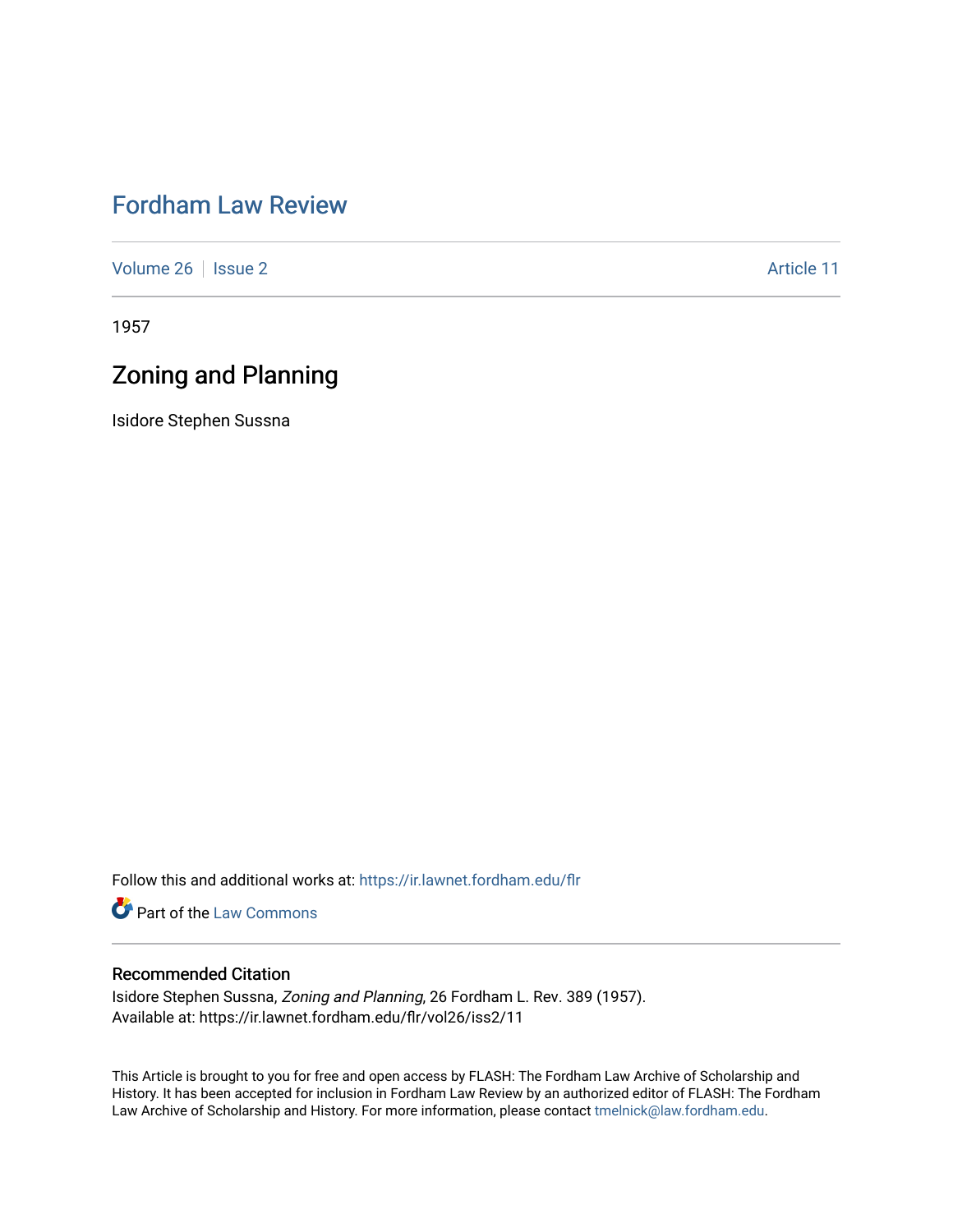ZONING **MM PLANNMG. By** Charles A. Rathkopf and Arden H. Rathkopf. Clark, Boardman Co., Ltd., New York: 3d ed. 1956. 2 vols., **pp. 931, 928.**

In the beginning of this work, appropriately enough, the authors deal with the meanings and distinctions of the terms "planning" and "zoning." Twenty-two pages are used for this purpose. These pages contain repetitious excerpts from cases in various states, and from planning associations. **A** comparatively concise statement concerning planning for this discussion is that its "purpose is to advise in advance for the needs of the municipality as it is expected to grow." (voL 1, p. 6). "The essence of zoning is territorial division according to the character of the lands and their structures and their peculiar suitability for particular uses, among other considerations and uniformity of use within the division." (vol. 1, p. 13). "Planning" and "zoning" are not interchangeable terms. The concept of planning includes **zon**ing. However, the converse is not true.

Throughout the nation, state statutes enable cities and towns to create administrative agencies with quasi-legislative, quasi-executive, and quasi-judicial powers. The powers of a planning and zoning commission or board include the adoption of the many facets of a comprehensive master plan--such as zoning ordinances, major street plans, subdivision regulations, capital improvement programs, etc. A board of zoning adjustment or appeals' powers are essentially quasi-judicial.

The above was mentioned to point out that within the law of planning and zoning are involved the problems of a more comprehensive and embracive fieldadministrative law. One of the cardinal defects of the Rathkopfs' work is that this distinction is not recognized. Various questions, such as those dealing with the *Delegation of Zoning Powers to Zoning Commissions, Planning Commissions and Planning Boards* (Chapter 30), *Procedure at Hearing Before Board* (Chapter 40), *Courts Will Not Set Aside Decision of Board If Reasonable or Fairly Debatable* (Chapter **51),** and others are not immediate questions of planning and zoning law. These are the traditional problems of administrative law and should be considered separately.

In addition to eighty-three chapters, the authors (who are father and son) provide forms for village and town use. Even where there is an attorney on a board or commission, as there often is in larger jurisdictions, there is great likelihood that the attorney, ordinarily a general practitioner, will find these forms of great benefit. A section containing representative ordinances of cities, towns and villages follows the forms section.

The authors have compiled 14,000 citations. This style is worthwhile in that: **(1)** they have attempted to gather cases dealing with many pertinent headings; *(2)* these citations are from many states. But the authors have not organized and analyzed this material with thorough thought, so that often simple, worthless generalizations are given. Consider the following sample of what exists throughout the work: "The Board, in granting or denying a variance, must do substantial justice to all concerned, it must consider the public interest and the effect of the variance upon other property in the district.

"A grant of variance is a special privilege granted to an owner because of the practical difficulty or unnecessary hardship caused to his property **by** the restrictions contained in the ordinance; the variance when granted must be in harmony

389